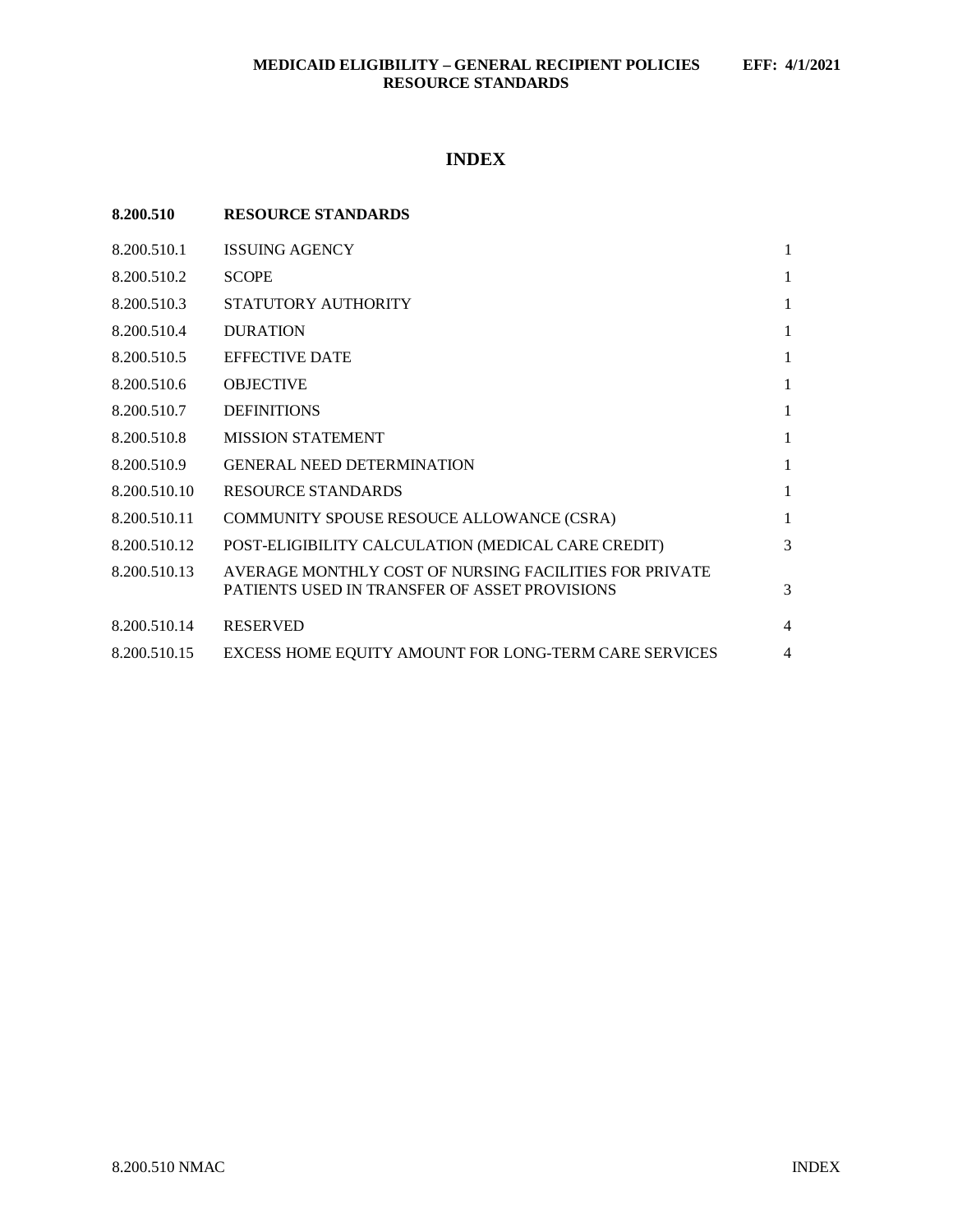#### **TITLE 8 SOCIAL SERVICES CHAPTER 200 MEDICAID ELIGIBILITY - GENERAL RECIPIENT POLICIES RESOURCE STANDARDS**

<span id="page-1-0"></span>**8.200.510.1 ISSUING AGENCY:** New Mexico Human Services Department (HSD). [8.200.510.1 NMAC - Rp, 8.200.510.1 NMAC, 7/1/2015]

<span id="page-1-1"></span>**8.200.510.2 SCOPE:** The rule applies to the general public. [8.200.510.2 NMAC - Rp, 8.200.510.2 NMAC, 7/1/2015]

<span id="page-1-2"></span>**8.200.510.3 STATUTORY AUTHORITY:** The New Mexico medicaid program and other health care programs are administered pursuant to regulations promulgated by the federal department of health and human services under Title XIX of the Social Security Act as amended or by state statute. See Section 27-1-12 et seq. NMSA 1978.

[8.200.510.3 NMAC - Rp, 8.200.510.3 NMAC, 7/1/2015]

<span id="page-1-3"></span>**8.200.510.4 DURATION:** Permanent. [8.200.510.4 NMAC - Rp, 8.200.510.4 NMAC, 7/1/2015]

<span id="page-1-4"></span>**8.200.510.5 EFFECTIVE DATE:** July 1, 2015, unless a later date is cited at the end of a section. [8.200.510.5 NMAC - Rp, 8.200.510.5 NMAC, 7/1/2015]

<span id="page-1-5"></span>**8.200.510.6 OBJECTIVE:** The objective of this rule is to provide specific instructions when determining eligibility for the medicaid program and other health care programs. Generally, applicable eligibility rules are detailed in the medical assistance division (MAD) eligibility policy manual, specifically 8.200.400 NMAC, *General Medicaid Eligibility*. Processes for establishing and maintaining MAD eligibility are detailed in the income support division (ISD) general provisions 8.100 NMAC, *General Provisions for Public Assistance Programs*. [8.200.510.6 NMAC - Rp, 8.200.510.6 NMAC, 7/1/2015]

<span id="page-1-6"></span>**8.200.510.7 DEFINITIONS: [RESERVED]**

<span id="page-1-7"></span>**8.200.510.8 MISSION STATEMENT:** To transform lives. Working with our partners, we design and deliver innovative, high quality health and human services that improve the security and promote independence for New Mexicans in their communities.

[8.200.510.8 NMAC - Rp, 8.200.510.8 NMAC, 7/1/2015; A/E, 3/1/2017; A/E, 1/16/2020]

<span id="page-1-8"></span>**8.200.510.9 GENERAL NEED DETERMINATION:** To be eligible for medical assistance division (MAD) benefits, an applicant or recipient must meet specific resource and income standards based on eligibility category. [8.200.510.9 NMAC - Rp, 8.200.510.9 NMAC, 7/1/2015]

<span id="page-1-9"></span>**8.200.510.10 RESOURCE STANDARDS:** For specific information on liquid, non-liquid and countable resources, resource exclusions, deemed resources, resource transfers or trusts see specific medical assistance programs (MAP) eligibility categories. Standards for community spouse resource allowance, medical care credit calculations and average cost for nursing facility care are included in this section. [8.200.510.10 NMAC - Rp, 8.200.510.10 NMAC, 7/1/2015]

<span id="page-1-10"></span>**8.200.510.11 COMMUNITY SPOUSE RESOURCE ALLOWANCE (CSRA):** The CSRA standard varies based on when the applicant or recipient become institutionalized for a continuous period. The CSRA remains constant even if it was calculated prior to submission of a formal MAP application. If institutionalization began:

**A.** Between September 30, 1989 and December 31, 1989, the state maximum CSRA is \$30,000 and the federal maximum CRSA is \$60,000.

**B.** On or after January 1, 1990, the state minimum is \$31,290 and the federal maximum CSRA is \$62,580.

**C.** On or after January 1, 1991, the state minimum is \$31,290 and the federal maximum CSRA is \$66,480.

**D.** On or before January 1, 1992, the state minimum is \$31,290 and the federal maximum CSRA is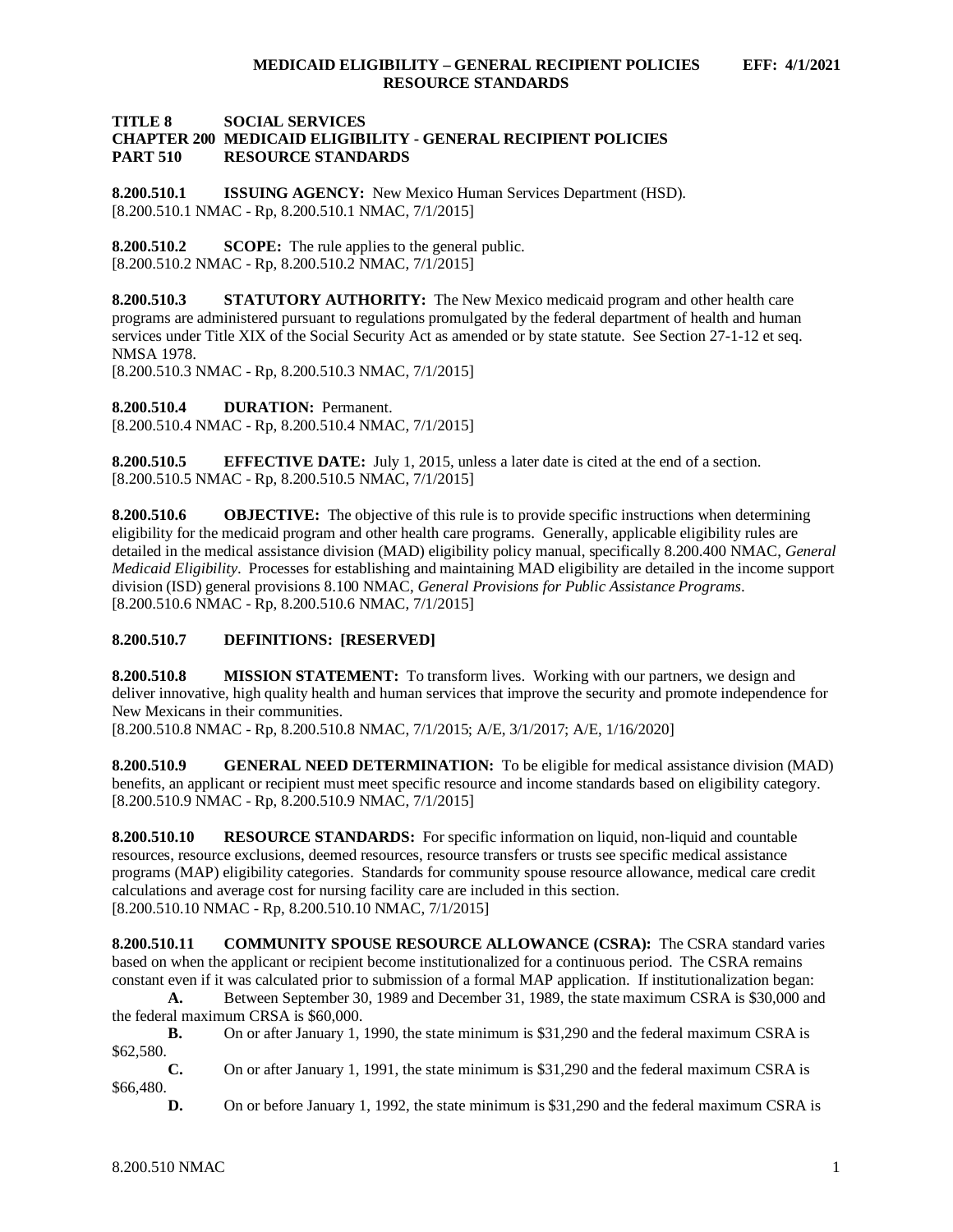# **MEDICAID ELIGIBILITY – GENERAL RECIPIENT POLICIES EFF: 4/1/2021 RESOURCE STANDARDS**

| \$68,700.                |                                                                                            |
|--------------------------|--------------------------------------------------------------------------------------------|
| Е.                       | On or after January 1, 1993, the state minimum is \$31,290 and the federal maximum CSRA is |
| \$70,740.<br>F.          | On or after January 1, 1994, the state minimum is \$31,290 and the federal maximum CSRA is |
| \$72,660.<br>G.          | On or after January 1, 1995, the state minimum is \$31,290 and the federal maximum CSRA is |
| \$74,820.                |                                                                                            |
| Η.<br>\$76,740.          | On or after January 1, 1996, the state minimum is \$31,290 and the federal maximum CSRA is |
| I.<br>\$79,020.          | On or after January 1, 1997, the state minimum is \$31,290 and the federal maximum CSRA is |
| J.                       | On or after January 1, 1998, the state minimum is \$31,290 and the federal maximum CSRA is |
| \$80,760.<br>К.          | On or after January 1, 1999, the state minimum is \$31,290 and the federal maximum CSRA is |
| \$81,960.<br>L.          | On or after January 1, 2000, the state minimum is \$31,290 and the federal maximum CSRA is |
| \$84,120.<br>M.          |                                                                                            |
| \$87,000.                | On or after January 1, 2001, the state minimum is \$31,290 and the federal maximum CSRA is |
| N.<br>\$89,280.          | On or after January 1, 2002, the state minimum is \$31,290 and the federal maximum CSRA is |
| О.<br>\$90,660.          | On or after January 1, 2003, the state minimum is \$31,290 and the federal maximum CSRA is |
| Р.                       | On or after January 1, 2004, the state minimum is \$31,290 and the federal maximum CSRA is |
| \$92,760.<br>Q.          | On or after January 1, 2005, the state minimum is \$31,290 and the federal maximum CSRA is |
| \$95,100.<br>R.          | On or after January 1, 2006, the state minimum is \$31,290 and the federal maximum CSRA is |
| \$99,540.                |                                                                                            |
| S.<br>\$101,640.         | On or after January 1, 2007, the state minimum is \$31,290 and the federal maximum CSRA is |
| т.<br>\$104,400.         | On or after January 1, 2008, the state minimum is \$31,290 and the federal maximum CSRA is |
| U.                       | On or after January 1, 2009, the state minimum is \$31,290 and the federal maximum CSRA is |
| \$109,560.<br>V.         | On or after January 1, 2010, the state minimum is \$31,290 and the federal maximum CSRA    |
| remains \$109,560.<br>W. | On or after January 1, 2011, the state minimum is \$31,290 and the federal maximum CSRA    |
| remains \$109,560.<br>X. | On or after January 1, 2012, the state minimum is \$31,290 and the federal maximum CSRA is |
| \$113,640.               |                                                                                            |
| Υ.<br>\$115,920.         | On or after January 1, 2013, the state minimum is \$31,290 and the federal maximum CSRA is |
| Z.<br>\$117,240.         | On or after January 1, 2014, the state minimum is \$31,290 and the federal maximum CSRA is |
| AA.                      | On or after January 1, 2015, the state minimum is \$31,290 and the federal maximum CSRA is |
| \$119,220.<br>BB.        | On or after January 1, 2016, the state minimum is \$31,290 and the federal maximum CSRA is |
| \$119,220.<br>CC.        | On or after January 1, 2017, the state minimum is \$31,290 and the federal maximum CSRA is |
| \$120,900.               |                                                                                            |
| DD.<br>\$123,600.        | On or after January 1, 2018, the state minimum is \$31,290 and the federal maximum CSRA is |
| EE.<br>\$126,420.        | On or after January 1, 2019, the state minimum is \$31,290 and the federal maximum CSRA is |
| FF.                      | On or after January 1, 2020, the state minimum is \$31,290 and the federal maximum CSRA is |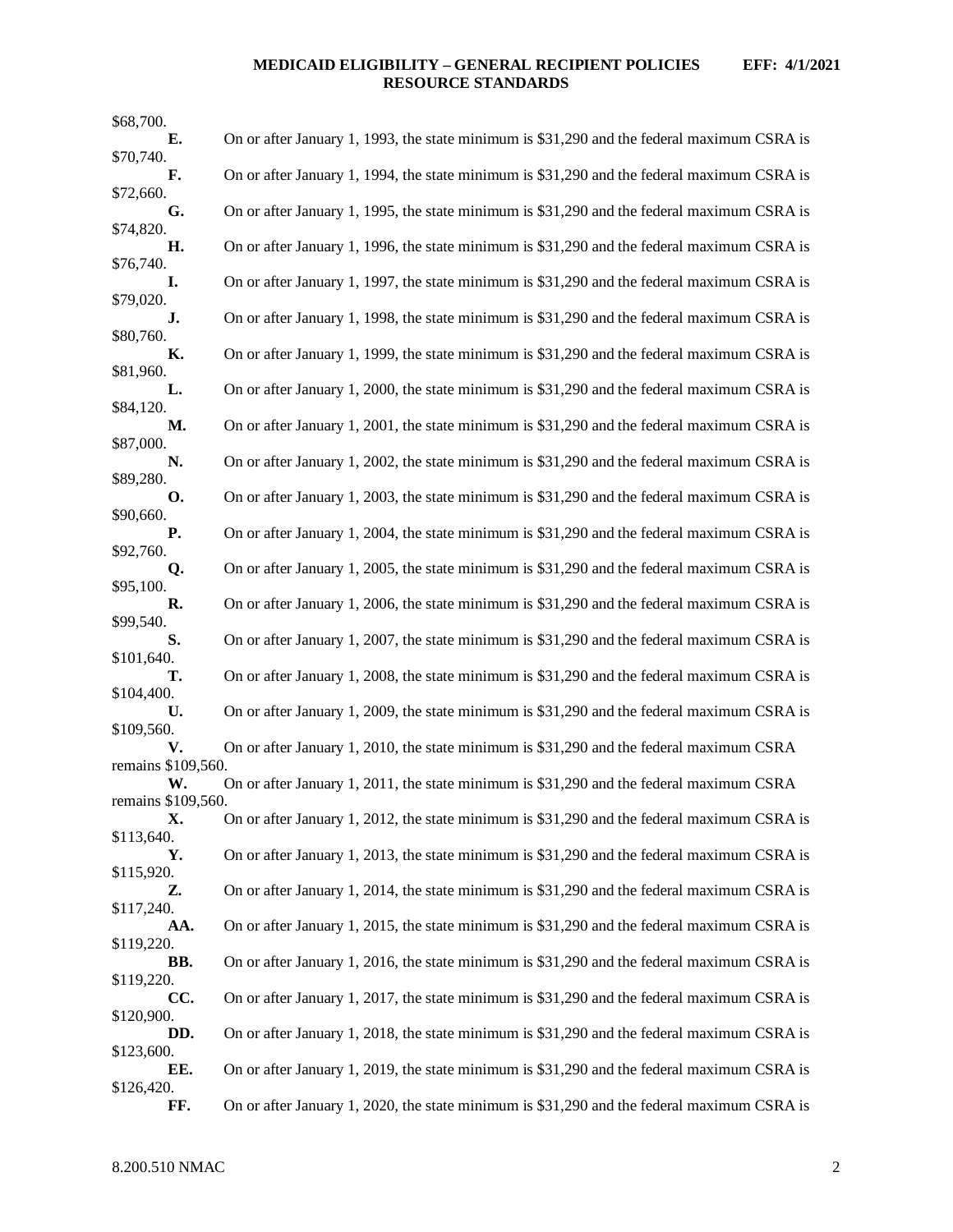\$128,640.

**GG.** On or after January 1, 2021, the state minimum is \$31,290 and the federal maximum CSRA is \$130,380

[8.200.510.11 NMAC - Rp, 8.200.510.11 NMAC, 7/1/2015; A/E, 1/1/2016; A/E, 3/1/2017; A/E, 8/30/2018; A/E, 4/11/2019; A, 7/30/2019; A/E, 8/11/2020; A, 12/15/2020; A/E, 4/1/2021]

<span id="page-3-0"></span>**8.200.510.12 POST-ELIGIBILITY CALCULATION (MEDICAL CARE CREDIT):** Apply applicable deductions in the order listed below when determining the medical care credit for an institutionalized spouse.<br>DEDUCTION AMOUNT **DEDUCTION** 

- **A.** Personal needs allowance for institutionalized spouse: July 1, 2020  $\$76$
- **B.** Minimum monthly maintenance needs allowance (MMMNA): July 1, 2020  $\frac{$2,155}{ }$

**C.** The community spouse monthly income allowance (CSMIA) is calculated by subtracting the community spouse's gross income from the MMMNA:

**(1)** If allowable shelter expenses of the community spouse exceeds the minimum allowance then deduct an excess shelter allowance from community spouse's income that includes: expenses for rent; mortgage (including interest and principal); taxes and insurance; any maintenance charge for a condominium or cooperative; and an amount for utilities (if not part of maintenance charge above); use the standard utility allowance (SUA) deduction used in the food stamp program for the utility allowance.

July  $1, 2020$  \$646

**(2)** Excess shelter allowance may not exceed the maximum:

| (a) | Jan. 1, 2021 | \$1,105 |
|-----|--------------|---------|
| (b) | July 1, 2020 | \$1,062 |
| (c) | Jan. 1, 2020 | \$1,103 |
| (d) | July 1, 2019 | \$1,047 |
|     |              |         |

**D.** Any extra maintenance allowance ordered by a court of jurisdiction or a state administrative hearing officer.

**E.** Dependent family member income allowance (if applicable) calculated as follows: 1/3 X MMMNA - dependent member's income).<br> **F.** Non-covered medical ex

**F.** Non-covered medical expenses.<br>**G.** The maximum total of the comm

The maximum total of the community spouse monthly income allowance and excess shelter deduction may not exceed \$3,260.

[8.200.510.12 NMAC - Rp, 8.200.510.12 NMAC, 7/1/2015; A/E, 3/1/2017; A/E. 8/30/2018; A/E, 4/11/2019; A, 7/30/2019; A/E, 1/16/2020; A/E, 8/11/2020; A, 12/15/2020; A/E, 4/1/2021]

#### <span id="page-3-1"></span>**8.200.510.13 AVERAGE MONTHLY COST OF NURSING FACILITIES FOR PRIVATE PATIENTS USED IN TRANSFER OF ASSET PROVISIONS:** Costs of care are based on the date of application registration.<br> **DATE** AVERAGE COST PER MONTH **DATE AVERAGE COST PER MONTH**

| A.             | July 1, 1988 - Dec. 31, 1989            | $$1,726$ per month |
|----------------|-----------------------------------------|--------------------|
| <b>B.</b>      | Jan. 1, 1990 - Dec. 31, 1991            | $$2,004$ per month |
| $\mathbf{C}$ . | Jan. 1, 1992 - Dec. 31, 1992            | $$2,217$ per month |
| D.             | Effective July 1, 1993, for application | $$2,377$ per month |
|                | register on or after Jan. 1, 1993       |                    |
| Е.             | Jan. 1, 1994 - Dec. 31, 1994            | $$2,513$ per month |
| F.             | Jan. 1, 1995 - Dec. 31, 1995            | \$2,592 per month  |
| G.             | Jan. 1, 1996 - Dec. 31, 1996            | $$2,738$ per month |
| H.             | Jan. 1, 1997 - Dec. 31, 1997            | \$2,889 per month  |
| I.             | Jan. 1, 1998 - Dec 31, 1998             | $$3,119$ per month |
| J.             | Jan. 1, 1999 - Dec. 31, 1999            | $$3,429$ per month |
| К.             | Jan. 1, 2000 - Dec. 31, 2000            | $$3,494$ per month |
| L.             | Jan. 1, 2001 - Dec. 31, 2001            | $$3,550$ per month |
| М.             | Jan. 1, 2002 - Dec. 31, 2002            | \$3,643 per month  |
| N.             | Jan. 1, 2003 - Dec. 31, 2003            | \$4,188 per month  |
| <b>O.</b>      | Jan. 1, 2004 - Dec. 31, 2004            | \$3,899 per month  |
| <b>P.</b>      | Jan. 1, 2005 - Dec. 31, 2005            | \$4,277 per month  |
|                |                                         |                    |